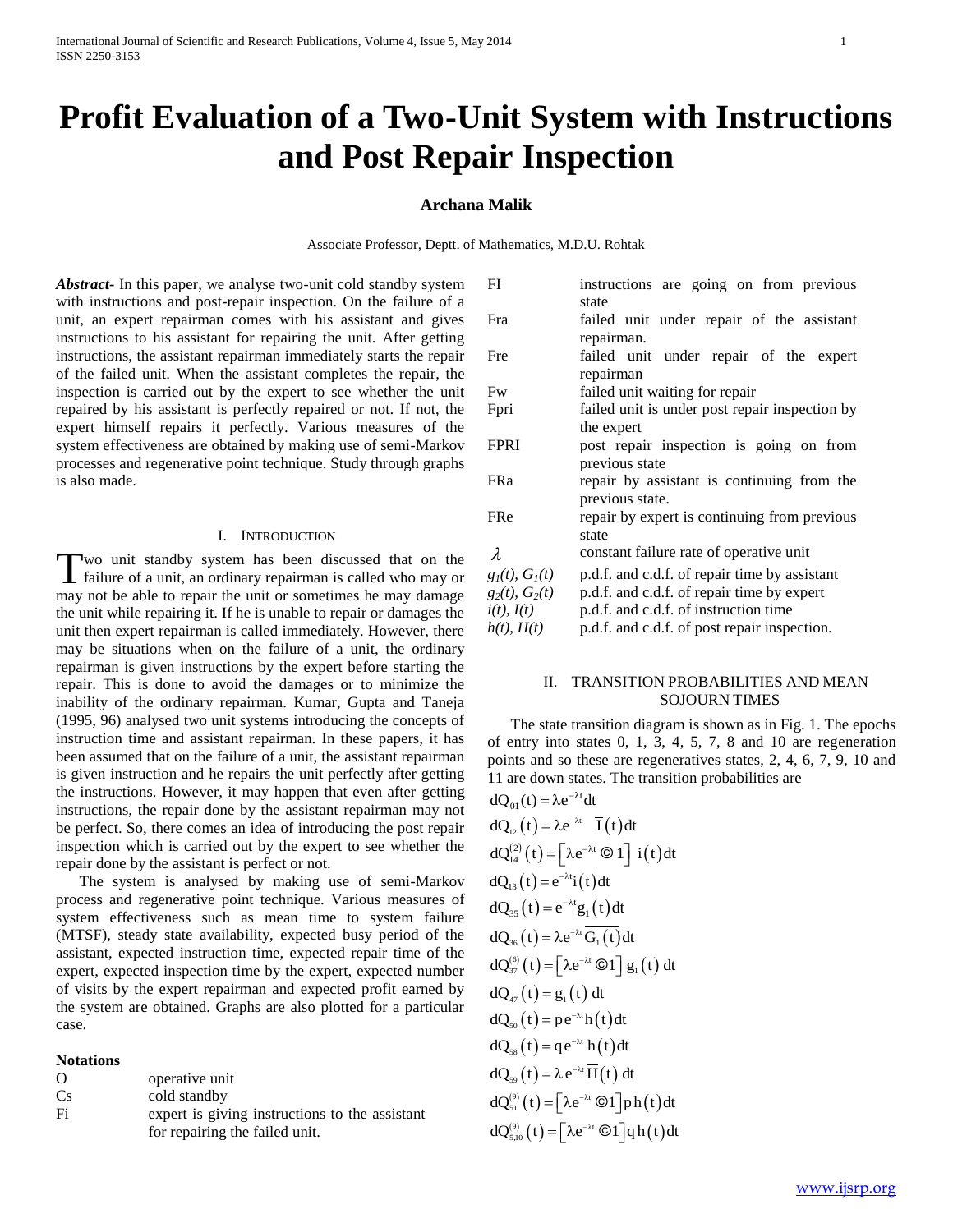$$
dQ_{7,1}(t) = p e^{-\lambda t} h(t) dt
$$
  
\n
$$
dQ_{7,10}(t) = q e^{-\lambda t} h(t) dt
$$
  
\n
$$
dQ_{80}(t) = e^{-\lambda t} g_2(t) dt
$$
  
\n
$$
dQ_{8,11}(t) = \lambda e^{-\lambda t} \overline{G_2(t)} dt
$$
  
\n
$$
dQ_{81}^{(11)}(t) = [\lambda e^{-\lambda t} \odot 1] g_2(t) dt
$$
  
\n
$$
dQ_{10,1}(t) = g_2(t) dt
$$



**Fig. 1 : State Transition Diagram**

The non-zero elements  $p_{ij}$  of the transition probability matrix

for the system are found out as  $p_{ij} = \lim_{s \to 0} q_{ij}^*(s)$ . Mean Sojourn times  $(\mu_i)$  in state i are as follows:

 $\mu_0 = 1/\lambda,$   $\mu_1 = \frac{1 - i^*(\lambda)}{\lambda}$ 1  $\mu_1 = \frac{1-\mathrm{i}^*(\lambda)}{\lambda}$  $_{3} = \frac{1 - g_{i}^{*}(\lambda)}{2}$  $\mu_{3} = \frac{1 - g_{i}^{*}(\lambda)}{\lambda},$  $_{4} = | G_{1}(t) |$ 0  $G_1(t)$  dt  $\mu_4 = \int \widetilde{0}$  $^*(\lambda)$ 5  $\mu_{5} = \frac{1 - h^{*}(\lambda)}{\lambda},$  $x_8 = \frac{1 - g_2^*(\lambda)}{2}$  $\mu_8 = \frac{1 - g_2^*(\lambda)}{\lambda}$  $_{7} = \vert H(t) \vert$  $\mathbf{0}$  $H(t)dt$  $\mu_7 = \int_0^\infty$  $_{10} = | G_2(t) |$  $\mathbf{0}$  $G<sub>2</sub>(t)$  dt  $\mu_{10} = \int_0^\infty$ 

 The unconditional mean time taken by the system to transit for any regenerative state j, when it is counted from epoch of entrance into the state is mathematically stated as

 $m_{ij} = \int t dQ_{ij}(t) = -\lim_{s \to 0} q_{ij}^{*'}(s)$ Thus,  $m_{01} = \mu_0$ 

$$
m_{14}^{(2)} + m_{13} = k_1 = \int_0^{\infty} \overline{I}(t) dt
$$
  
\n
$$
m_{35} + m_{36} = \mu_3
$$
  
\n
$$
m_{35} + m_{36}^{(7)} = m_{47} = \mu_4
$$
  
\n
$$
m_{50} + m_{58} + m_{59} = \mu_5
$$
  
\n
$$
m_{50} + m_{58} + m_{5,10}^{(9)} + m_{51}^{(9)} = m_{71} + m_{7,10} = \mu_7
$$
  
\n
$$
m_{80} + m_{8,11}^{(11)} = \mu_8
$$
  
\n
$$
m_{80} + m_{81}^{(11)} = m_{10,1} = \mu_{10}
$$

#### III. MEAN TIME TO SYSTEM FAILURE

 To determine the MTSF of the system, we regard the failed states of the system absorbing. By probabilistic arguments, we have:

$$
\begin{aligned}\n&\phi_0(t) = Q_{01}(t)(s) \phi_1(t) \\
&\phi_1(t) = Q_{12}(t) + Q_{13}(t)(s)\phi_3(t) \\
&\phi_3(t) = Q_{35}(t)(s)\phi_5(t) + Q_{36}(t) \\
&\phi_5(t) = Q_{50}(t)(s)\phi_0(t) + Q_{58}(t)(s)\phi_8(t) + Q_{59}(t) \\
&\phi_8(t) = Q_{80}(t)(s)\phi_0(t) + Q_{8,11}(t)\n\end{aligned}
$$

 Taking Laplace-Stieltjes transform of these equations and solving them for  $\phi_0^{**}(s)$ .

 Now the MTSF, given that the system started at the beginning of state 0, is

$$
T = \lim_{s \to 0} \frac{1 - \phi_0^{**}(s)}{s} = \frac{N}{D}
$$

where

 $N = \mu_0 + \mu_1 + p_{13}\mu_3 + p_{13}p_{35}\mu_5 + p_{13}p_{35}p_{58} \mu_8$ and

 $D = 1 - p_{13} p_{35} (p_{50} + p_{58} p_{80})$ 

## IV. AVAILABILITY ANALYSIS

 Using the arguments of the theory of regenerative processes, the availability  $A_i(t)$  is seen to satisfy the following recursive relations:

Equations:

\n
$$
A_0(t) = M_0(t) + q_{01}(t) \text{ } \text{ } \text{ } \text{ } \text{ } \text{ } \text{ } \text{ } \text{ } A_1(t) = M_1(t) + q_{13}(t) \text{ } \text{ } \text{ } \text{ } \text{ } \text{ } \text{ } A_3(t) + q_{14}^{(2)}(t) \text{ } \text{ } \text{ } \text{ } \text{ } A_4(t)
$$
\n
$$
A_3(t) = M_3(t) + q_{35}(t) \text{ } \text{ } \text{ } \text{ } \text{ } \text{ } \text{ } \text{ } A_5(t) + q_{37}^{(6)}(t) \text{ } \text{ } \text{ } \text{ } A_7(t)
$$
\n
$$
A_4(t) = q_{47}(t) \text{ } \text{ } \text{ } \text{ } \text{ } \text{ } \text{ } \text{ } A_7(t)
$$
\n
$$
A_5(t) = M_5(t) + q_{50}(t) \text{ } \text{ } \text{ } \text{ } \text{ } A_0(t) + q_{58}(t) \text{ } \text{ } \text{ } \text{ } \text{ } A_8(t)
$$
\n
$$
+ q_{5,10}^{(9)}(t) \text{ } \text{ } \text{ } \text{ } \text{ } A_{10}(t) + q_{51}^{(9)}(t) \text{ } \text{ } \text{ } \text{ } \text{ } A_1(t)
$$
\n
$$
A_7(t) = q_{71}(t) \text{ } \text{ } \text{ } \text{ } \text{ } \text{ } \text{ } \text{ } A_1(t) + q_{7,10}(t) \text{ } \text{ } \text{ } \text{ } \text{ } A_{10}(t)
$$
\n
$$
A_8(t) = M_8(t) + q_{80}(t) \text{ } \text{ } \text{ } \text{ } \text{ } A_0(t) + q_{81}^{(11)}(t) \text{ } \text{ } \text{ } \text{ } A_1(t)
$$
\n
$$
A_{10}(t) = q_{10,1}(t) \text{ } \text{ } \text{ } \text{ } \text{ } \text{ } \text{ } \text{ } A_1(t)
$$
\n
$$
A_{10}(t) = q_{10,1}(t)
$$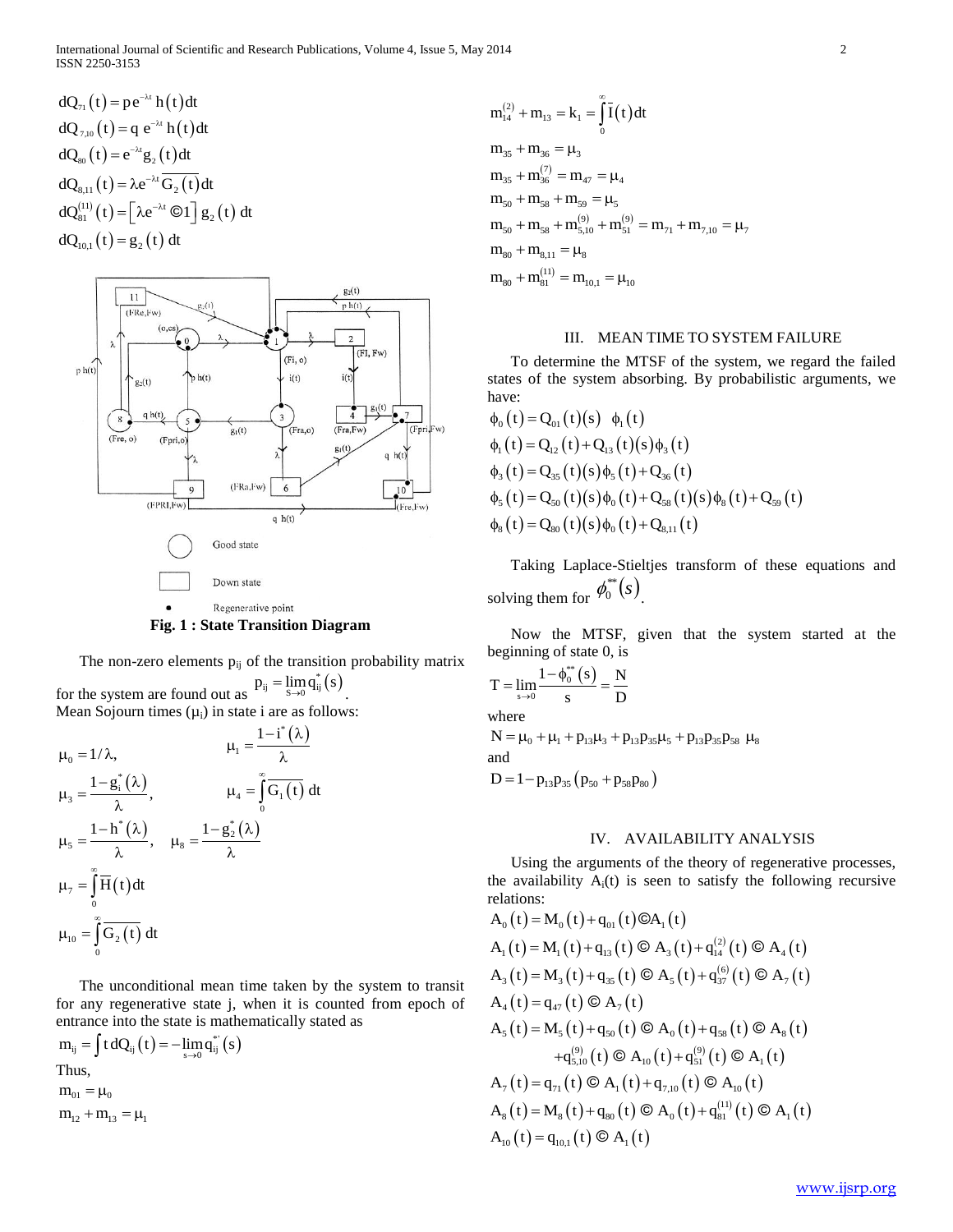International Journal of Scientific and Research Publications, Volume 4, Issue 5, May 2014 3 ISSN 2250-3153

where  $M_0(t) = e^{-\lambda t}$ ;  $M_1(t) = e^{-\lambda t} I(t)$  $M_3(t) = e^{-\lambda t} G_1(t) ; \qquad M_5(t) = e^{-\lambda t} H(t)$  $M_8(t) = e^{-\lambda t} G_2(t)$ 

 Taking Laplace transform of these equations and solving them for  $\overline{A_0}^{**}(s)$ .

The steady state availability of the system is given by

 $A_0 = \lim_{s \to 0} (sA_0^*(s)) = N_1/D_1$ where  $\left(p_{58}p_{81}^{(11)}+p_{51}^{(9)}+p_{5,10}^{(9)}\right)$  . where<br>  $N_1 = \mu_0 \left[ 1 - p_{13} p_{35} \left( p_{58} p_{81}^{(11)} + p_{51}^{(9)} + p_{5,10}^{(9)} \right) - p_{14} - p_{13} p_{37}^{(6)} \right]$ <br>  $+ \mu_1 + \mu_3 p_{13} + \mu_3 p_{13} p_{35} + \mu_8 p_{13} p_{35} p_{58}$ 

and

 $D_1 = k_1 + \mu_0 p_{13} p_{35} p_{58} p_{80} + \mu_4 + \mu_7$  $P_1 = R_1 + \mu_0 P_{13} P_{35} P_{58} P_{80} + \mu_4 + \mu_7$ <br>+ $\mu_{10} \left[ p_{13} p_{35} \left( p_{58} + p_{5,10}^{(9)} \right) + p_{13} p_{37}^{(6)} + p_{14}^{(2)} \right]$ 

 In steady state, the total fraction of the time for which the assistant is busy, is given by

 $a_0 = \lim_{s \to 0} s B_0^{(a)*}(s) = \frac{N_2}{D_1}$  $B_0 = \lim_{s \to 0} s B_0^{(a)*}(s) = \frac{N}{D}$ 

where

 $N_2 = \mu_4$ . and  $D_1$  is already specified.

 In a steady state, the number of visits per unit time of expert is given by

 $y_0 = \lim_{s \to 0} s V_0^{**}(s) = \frac{N_3}{D_1}$  $V_0 = \lim_{s \to 0} s V_0^{**}(s) = \frac{N}{D}$ 

where

where  
\n
$$
N_3 = 1 - p_{13} \left[ p_{35} \left( p_{58} p_{81}^{(11)} + p_{51}^{(9)} + p_{5,10}^{(9)} \right) + p_{37}^{(6)} - 1 \right]
$$
\nand  $D_1$  is already specified.

 In a steady state, the total fraction of time for which the expert is busy in repairing, is given by

$$
BR_0 = \lim_{s \to 0} sBR_0^*(s) = \frac{N_4}{D_1}
$$

where

where  
\n
$$
N_4 = \mu_{10} \bigg[ p_{13} p_{35} \left( p_{58} + p_{5,10}^{(9)} \right) + p_{7,10} \left( p_{14}^{(2)} + p_{13} p_{37}^{(6)} \right) \bigg]
$$
\nand D, is already specified

and  $D_1$  is already specified.

 In a steady state, the total fraction of time, for which the expert is busy in giving instructions, is given by

$$
BI_{0}=\lim_{s\rightarrow 0} s\,BI_{0}^{*}\left(s\right)=\frac{N_{5}}{D_{1}}
$$

where  $N_5 = k_1$ and  $D_1$  is already specified.

 In the steady state, the total fraction of time for which the expert is busy in inspection, is given by

$$
BT_0 = \lim_{s \to 0} \mathrm{s} BT_0^*(s) = \frac{N_6}{D_1}
$$

Where  $N_6 = \mu_7$ .

## V. COST-BENEFIT ANALYSIS

The total expected profit, in steady state, is given by  
\n
$$
P = C_0 A_0 - C_1 B_0^{(a)} - C_2 B R_0 - C_3 B I_0 - C_4 B T_0 - C_5 V_0
$$
\nwhere

 $C_0 =$  the revenue per unit up time of the system

 $C_1 =$  cost per unit time for which the assistant repairman is busy in repairing the units.

 $C_2$  = Cost per unit time for which the expert repairman is busy in repairing the units.

 $C_3$  = cost per unit time for which the expert is busy is giving instructions to the assistant.

 $C_4 =$  cost per unit time for which the expert is busy in doing the post repair inspection.

 $C_5$  = cost per visit by the expert repairman.

### VI. GRAPHICAL STUDY

 Let us assume that the repair times, instruction and inspection Let us assume that the repair times, instruction and inspective are exponentially distributed i.e.,<br>  $i(t) = \alpha e^{-\alpha t}$ ,  $h(t) = \beta e^{-\beta t}$ ,  $g_1(t) = \alpha_1 e^{-\alpha_1 t}$ ,  $g_2(t) = \alpha_2 e^{-\alpha_2 t}$ 

$$
i(t) = \alpha e^{-\alpha t}, h(t) = \beta e^{-\beta t}, g_1(t) = \alpha_1 e^{-\alpha_1 t}, g_2(t) = \alpha_2 e^{-\alpha_2 t}
$$

 The behaviour of the MTSF and the profit with respect to repair rate  $(\alpha_1)$  for different values of instruction rate  $(\alpha)$  is shown as in fig 2 and 3 respectively. From the graphs, we see that the MTSF and the profit increase with the increase in repair rate  $(\alpha_1)$  and also with the increase in instruction rate.

 Figs. 4 and 5 study the behaviour of the MTSF and the profit respectively with respect to failure rate  $(\lambda)$  for different values of inspection rate  $(\beta)$ . From the graphs, it is interpreted that both the MTSF and the profit decreases as failure rate  $(\lambda)$  increases. However, their values increase with increase in the values of inspection rate  $(\beta)$ .

 The graphs for the MTSF and the profit with respect to probability that the assistant repairman successfully completes the repair (p) for different values of instruction rate  $(\alpha)$  are shown as in Figs. 6 and 7 respectively. We conclude from the graphs that as the values of p and  $\alpha$  increase, both the MTSF

and the profit increase.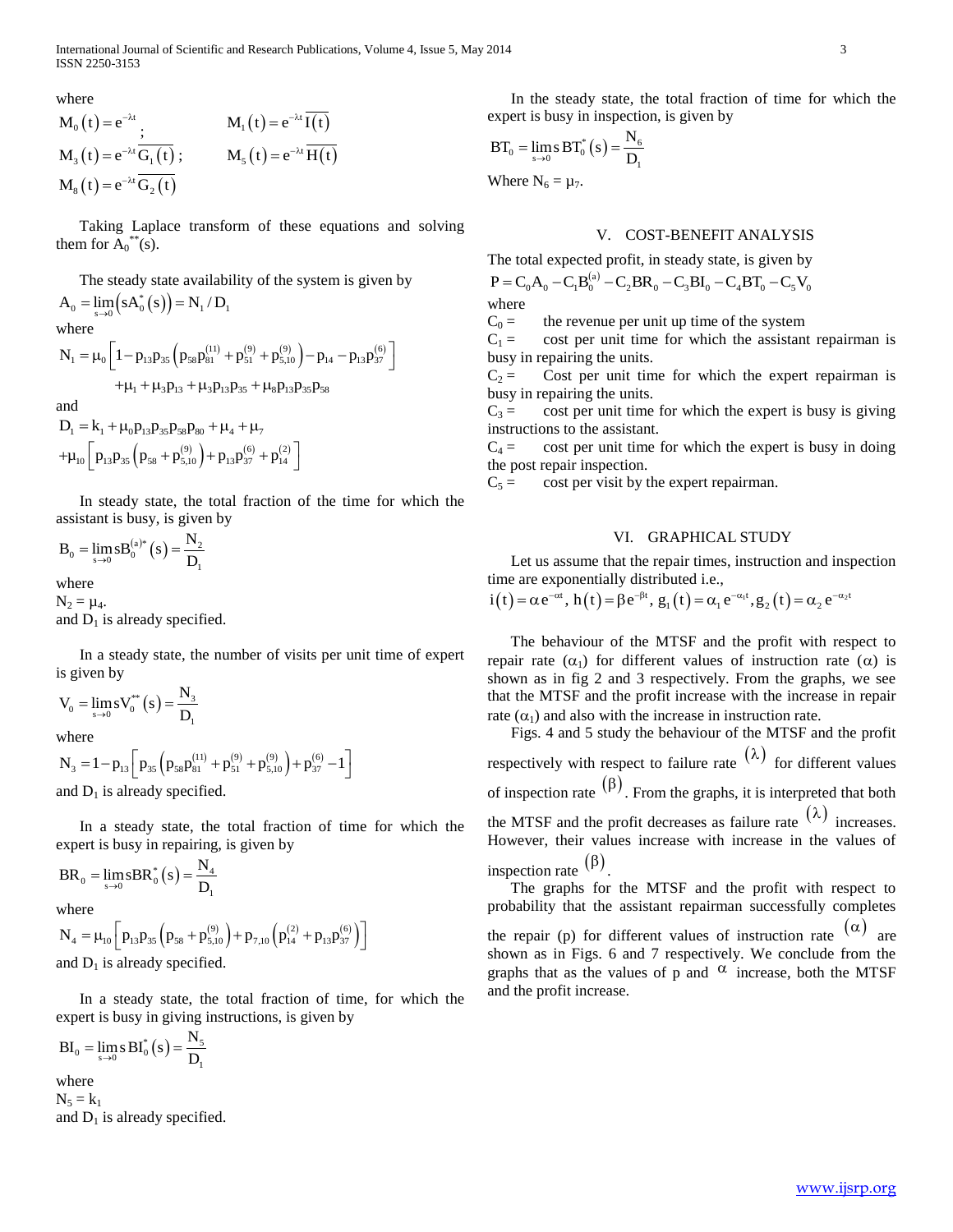



**Fig. 3** MTSF Versus FAILURE RATE (2) FOR DIFFERENT VALUES OF



PROFIT Versus FAILURE RATE (1) FOR DIFFERENT VALUES OF **INSPECTION RATE (B)** 



**Fig. 5**

MTSF Versus PROBABILITY (p) FOR DIFFERENT VALUES OF **INSTRUCTION RATE (** $\alpha$ **)** 



**Fig. 6** PROFIT Versus PROBABILITY (p) FOR DIFFERENT VALUES OF



**REFERENCES** 

- [1]
- [2] Adachi, K. and Kodama, M., (1980), Availability analysis of a two-unit warm standby system with inspection time, Microelctron. Reliab., 20, 449- 455.
- [3] Dhillon, B.S. and Singh, C., (1981), Engineering Reliability, New Techniques and Applications, John Wiley, New York.
- [4] Gaver, D.P., (1963), Time to failure and availability of parallel systems with repair, IEEE Trans. Reliab., 12, 30-38.
- [5] Gupta, R. and Goel, L.R., (1989), Profit analysis of two-unit priority standby system with administrative delay in repair. Int. J. Systems Sci., 20, 1703-1712.